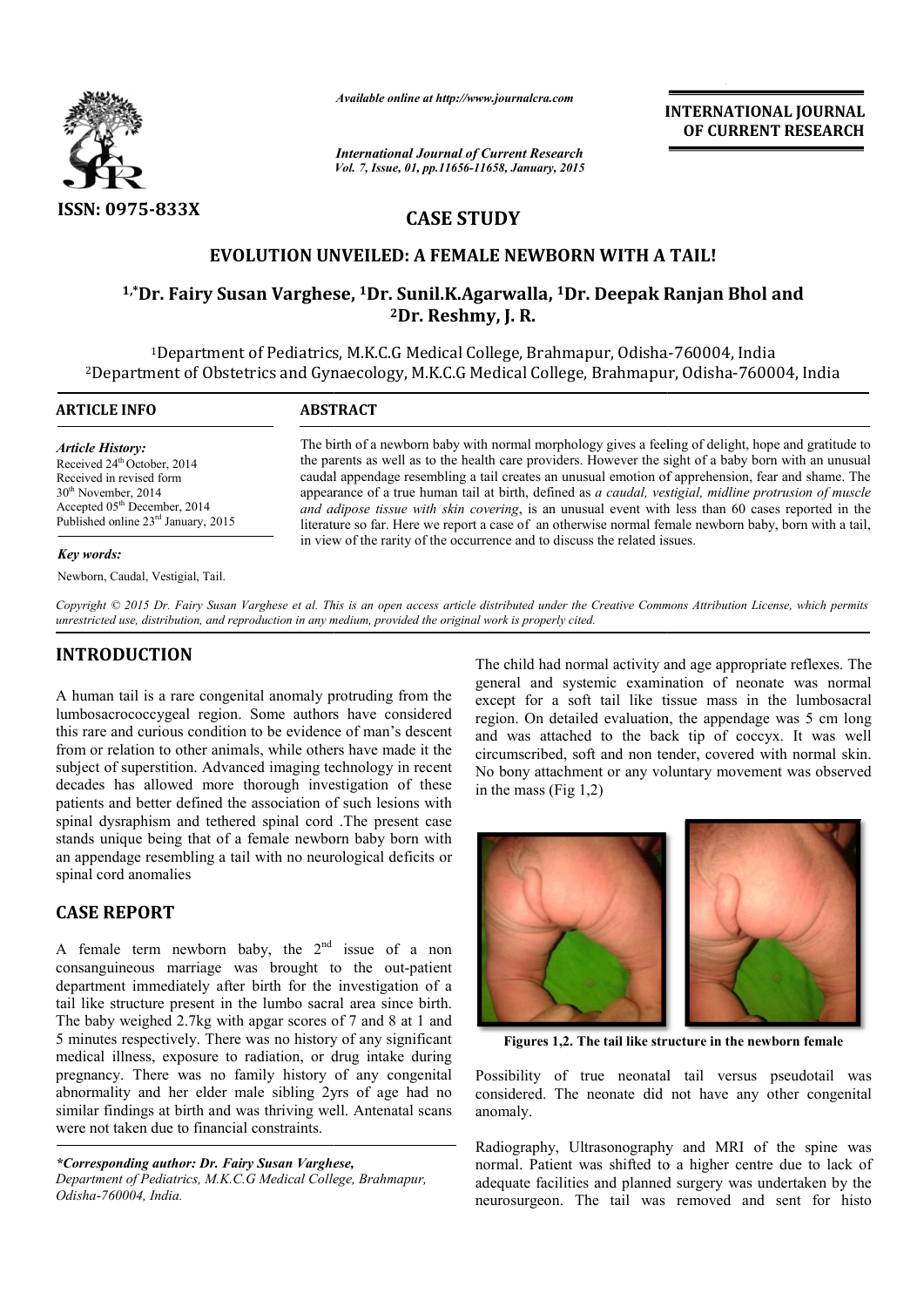pathological examination which revealed that the tail like structure contained skin, muscle and adipose tissue only. Presently the baby is one month old weighing 3.8kg, accepting breast feeds and thriving well with no neurological deficits.

### **DISCUSSION**

Human embryos have a tail that measures about one-sixth of the size of the embryo itself (Ledley, 1982). The embryonic human tail is composed of several complex tissues besides the articulating vertebrae including a secondary neural tube (spinal cord), a notochord, mesenchyme and tail gut. It is endowed with voluntary muscles in the core, blood vessels, nerve fibres, nerve ganglion cells and specialized pressure sensing nerve organs. By the eighth week of gestation, the sixth to twelfth vertebrae are completely eaten up by white blood cells with shrinking of the fourth and fifth vertebrae, and what remains is the fused coccyx, buried underneath the skin. Coccyx does not protrude externally, but retains an anatomical purpose of providing an attachment for muscles like gluteus maximus. The developmental tail is thus a human vestigial structure (Alashari and Torakawa, 1995; Dao and Netsky, 1984).

The dorsal cutaneous appendage, or so-called human tail at or after birth, is considered to be a marker of underlying intraspinal pathology of occult spinal dysraphism (Humphreys, 1996). However, certain authors have considered these to be a benign stigma without any cord malformations (Spiegelmann *et al.,* 1985). There have been many previous reports to date that spinal dysraphism is usually accompanied by several anomalies, including skin protrusion, pigmentation, sinus formation, human tail, and subcutaneousor spinal lipomas (Schropp *et al.,* 2006). As a consequence, a multitude of spinal cord and spine anomalies associations including spina bifida, meningocele, lipomeningoceles, myelomeningocele, intraspinal lipoma, spinal cord tethering, coccygeal vertebrae have been described in patients with human tail (Donovan and Pedersen, 2005). The present case demonstrates a cutaneous marker in the form of a tail at the back tip of coccyx in the absence of any coexisting malformations. Dao and Netsky (1984) reviewed 32 previous descriptions of tails published from 1859 to 1982. They distinguished true or persistent vestigial tails from other forms of caudal appendages or pseudotails. A true human tail is defined as a boneless, midline protrusion capable of spontaneous or reflex motion. The true human tail lacks vertebrae in all cases and is usually attached to the skin of the sacrococcygeal region. A pseudotail is a caudal protrusion composed of other normal and abnormal tissue for example, prolongation of the coccyx, vertebrae, lipoma or glioma.

Several theories have been developed to explain the development of spinal cord malformations. Recently, one<br>generally accepted theory suggests that split-cord accepted theory suggests that split-cord malformations originate from one basic error occurring around the time when the primitive neuroenteric canal closes. The basic error is the formation of an accessory neuroenteric canal between the yolk sac and amnion, which is subsequently invested with mesenchyme to form an endomesenchymal tract that splits the notocord and neural plate. Pluripotential cells of the endomesenchymal tract could develop into a variety of tissues consisting principally of mesodermal elements (Tubbs *et al.,* 2007). Thus, we can infer that disorders of secondary neurulation and abnormal regression of the embryonic tail bud may be the principal cause of this condition, but the exact mechanism is not known.

Familial cases have been reported (Dao and Netsky, 1984). In 29% of cases caudal appendages are reported to be associated with other congenital anomalies (Durbow *et al.,* 1988). Spina bifida is the most frequent coexisting anomaly. Cleft palate was reportedonce (Lundberg and Parsons, 1962). Spinal dysraphism should be excluded in all patients with caudal appendages prior to excision since neurosurgical intervention may be required (Belzberg *et al.,* 1991; Matsumoto *et al.,* 1994). A thorough neurological examination and imaging studies of the vertebral column are recommended to exclude this possibility (Kabra *et al.,* 1999). Several previous reports documented movement and contraction of tail (Dao and Netsky, 1984), whereas other reports indicated lack of movement of the tail (Alashari and Torakawa, 1995). In the present case no movement and contraction of tail was observed.

Microscopic examination of all true human tails showed skin covering a core of adipose tissue, collagen fibres and skeletal muscle fibres. No bone or cartilage has been documented. An associated lipoma (Belzberg *et al.,* 1991), lipomeningocele (Belzberg *et al.,* 1991; Matsumoto *et al.,* 1994), capillary hemangioma (Parsons, 1960), or juvenile hemangioendothelioma (Lundberg and Parsons, 1962), well developed neurones, glial fibres and calcification have been reported (Belzberg *et al.,* 1991). Thus we can infer that the caudal appendage called a true tail is better thought of as being a benign condition, a prolongation beyond the coccygeal or midgluteal region, and should not be associated with any underlying malformation (Spiegelmann *et al.,* 1985; Lu *et al.,* 1998). Simple excision is appropriate, that too for cosmetic reasons. In contrast, the caudal appendages mostly occurring with spina bifida occulta or spinal dysraphism are pseudotails. The appendage is only a cutaneous marker of underlying spinal dysraphism since the skin and nerve systems are related by their similar ectodermal origin. Surgical excision is not done only for cosmetic reasons. Further preoperative examination and complex surgical intervention are usually necessary.

A human tail can be easily identified during scanning of the fetal caudal region in the mid-sagittal plane. The possibly benign nature of the finding should be kept in mind and, a careful scan of the fetal spine is required in affected patients, to look for spinal cord anomalies.

In conclusion, the caudate appendage is not a medical difficulty to treat. But before the choice of the manner of treatment, it is necessary to evaluate the patient carefully in case of coexistence with lesions of intraspinal component. After the operation, a thorough histopathological examination of the mass is recommended to exclude teratomatous growth or other neoplasms (Alashari and Torakawa, 1995).

#### **REFERENCES**

Dao A. H. and M. G. Netsky, 1984. "Human tails and pseudotails," *Human Pathology*, vol. 15, no. 5, pp. 449– 453.